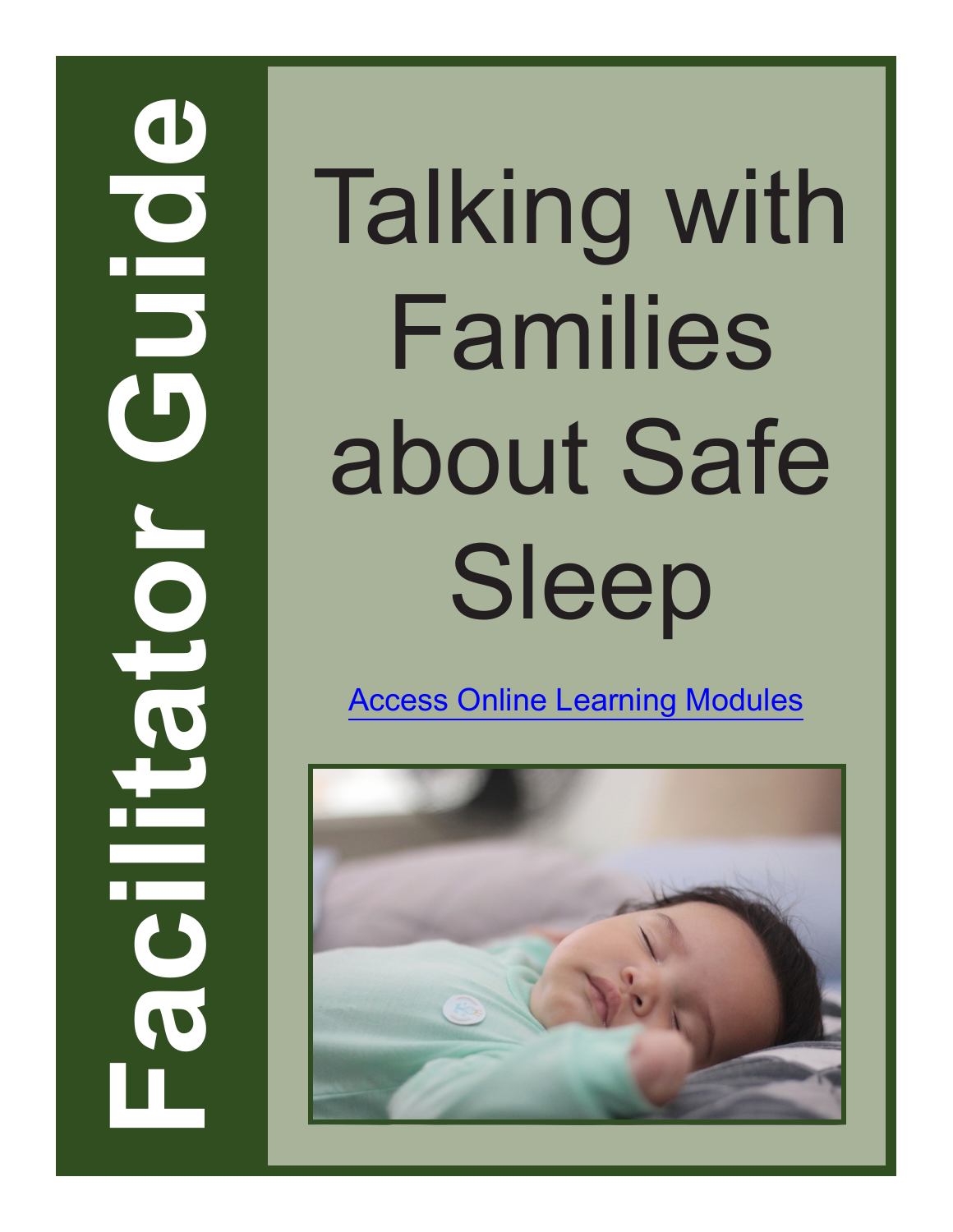## **Note to facilitator:**

The online training module "Talking with Families about Safe Sleep" provides an excellent opportunity for home visitors who appreciate the flexibility of distance learning.

The pairing of the online training with a facilitated discussion (a proven more traditional method of education, whose efficacy is widely recognized) is innovative and provides for added value. The discussion allows for the sharing of personal experiences that help to illuminate the information in the module. It also provides opportunities to use the basic skills that are so essential for communication – "serve and return", listening, facial expressions, vocal intonation, eye contact - things that are absent from today's communication using technology. (In these days of emails, text messages, "selfies", and social media, it's nice to meet face-to-face once in a while!) Also, laughter, stories, music, and role-plays as part of the discussion, injects an emotional component to the learning opportunity. These types of elements are incorporated into this Facilitator Guide.

Home visitors spend time with families that have an array of gifts, skills, cultures and many times challenges. The opportunity to share experiences, strategies, solutions, and successes with other family workers is much more powerful than completing the online education alone.

#### \*\*\*\*\*\*\*\*\*\*\*\*\*\*\*\*\*\*\*\*\*\*\*\*\*\*\*\*\*\*\*\*\*\*\*\*\*\*\*\*\*\*\*\*\*\*\*\*\*\*\*\*\*\*\*\*\*\*\*\*\*\*\*\*\*\*\*\*\*\*\*\*\*\*

This Guide provides some ideas for a trainer or supervisor wishing to facilitate a follow-up discussion with a group of home visitors who have completed the module. It assumes that the facilitator has also completed the module and is familiar with its contents and resources. You don't necessarily have to be a content expert to lead the activities and discussions. Feel free to adjust and add your own creative ideas.

We hope you enjoy the process!

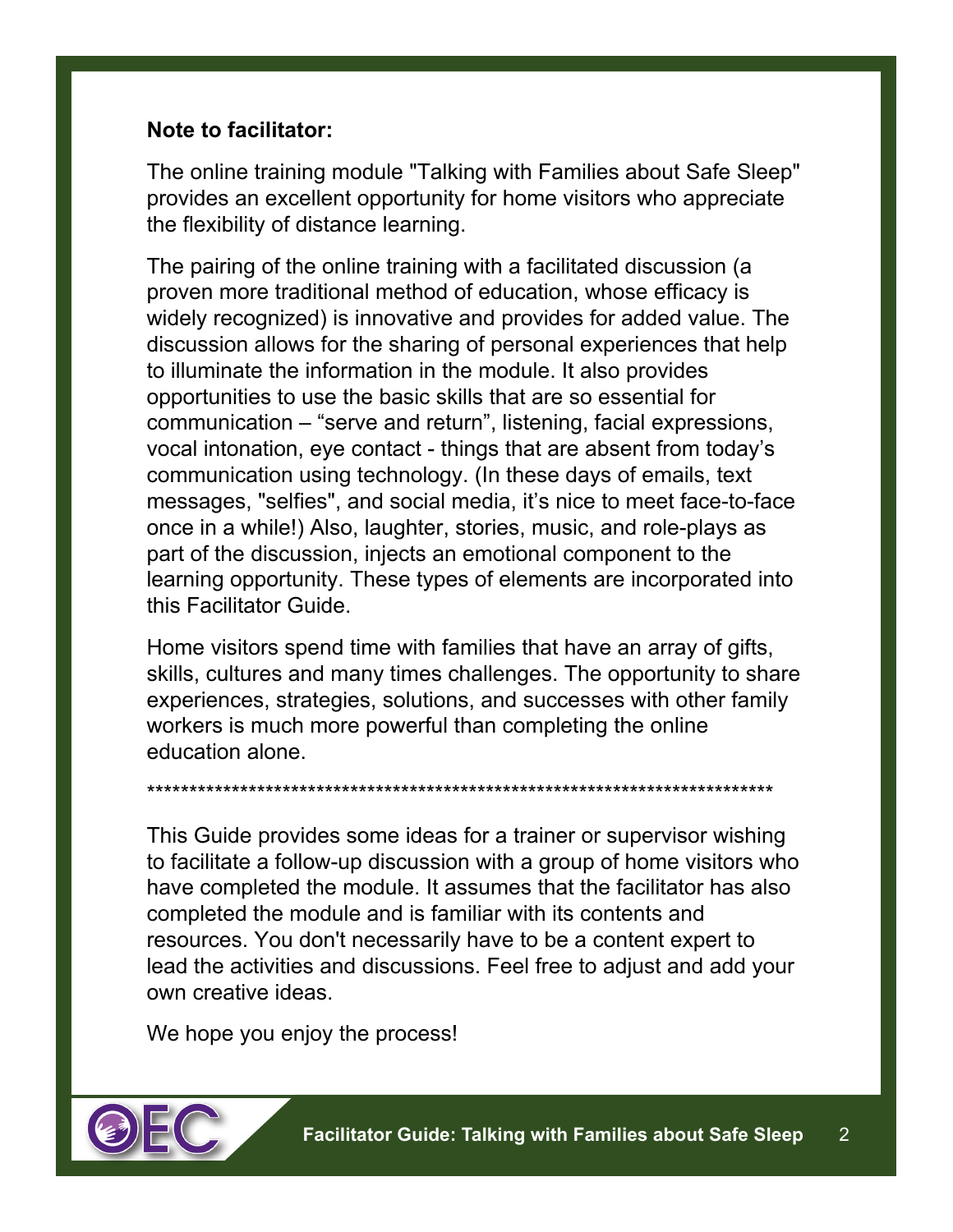# **Introduction/Icebreaker**

Play a segment of a lullaby.

Tell participants:

*While listening to this music, close your eyes and imagine a sleeping baby. Take this moment to relax and breathe deeply and allow the scene to bring you calm. (Fade music after 30 seconds.)* 

*Turn to a partner. Each of you may spend 30 seconds describing to the other what you saw in detail.*

Show additional images of sleeping babies snuggled up with blankets, or napping on a parent's chest. Compare and contrast several images and invite sharing from the group.

Introduce the concept of "Safe Sleep" and comment: *Not everyone thinks about a sleeping baby that looks like this*: (show image of infant lying on back in a crib with no blankets.) *Families may not be familiar with this idea, and that may make it difficult for them to accept the safe sleep recommendations that you share.* 

#### Note On Scare Tactics

Online videos exist that include interviews with parents who have lost babies due to SIDS/SUID. However, use of such stories to persuade families is not a strategy used in this module. Home visitors may think that sharing these with families might be a useful approach to get them to change their views on safe sleep and to follow precautions.

The research does not support the use of scare tactics as an effective strategy to elicit change for most people. This module focuses instead on building relationships with families, and sharing information in a way that is matched to their particular needs and concerns.

You might engage home visitors in a thoughtful discussion about this strategy at some point in this session and learn whether or not they are sharing such stories and/or videos.

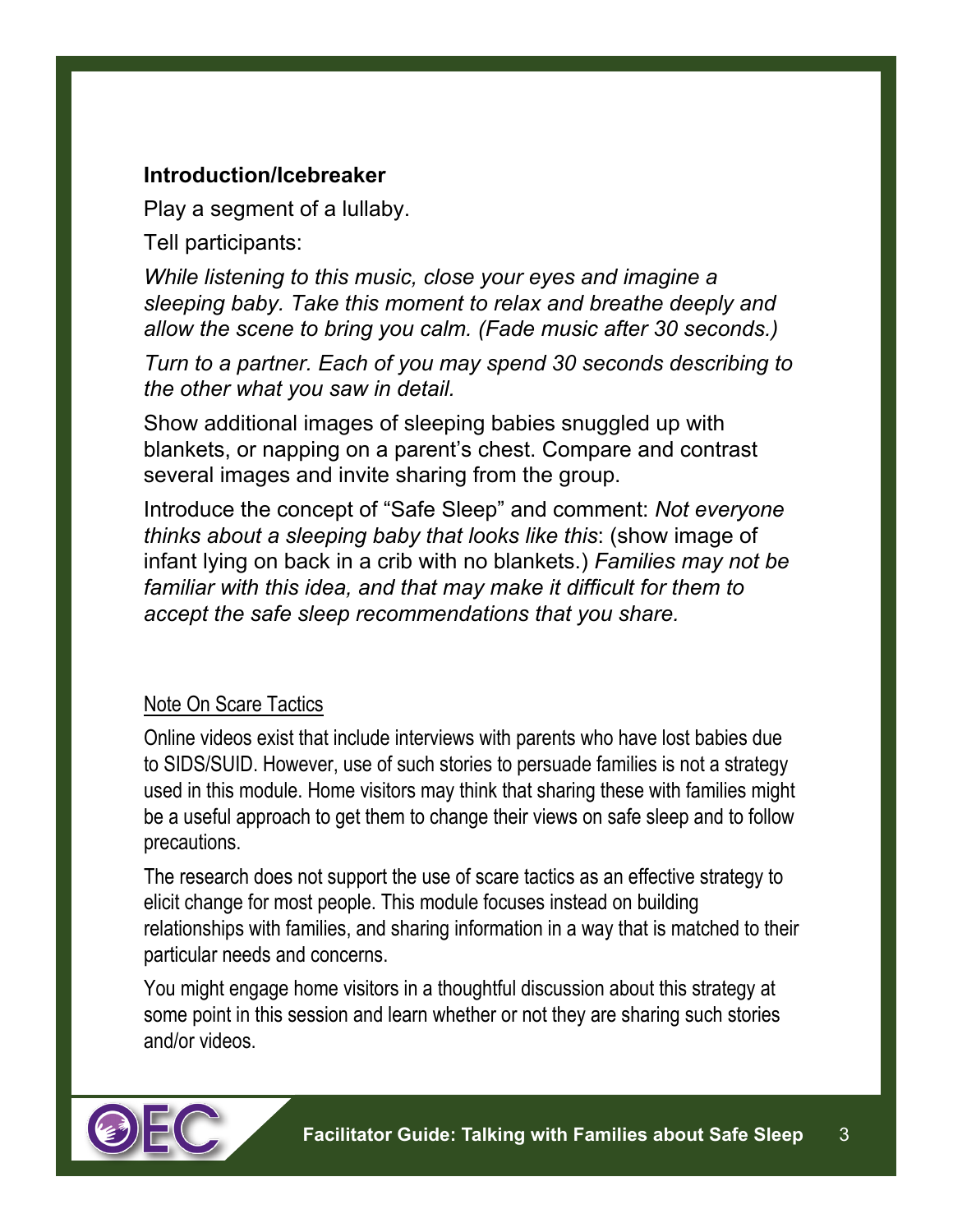# **Review Learning Objectives**

After having completed the module, home visitors should be able to:

- 1. Identify the known risk factors for SIDS and other sleep-related infant deaths
- 2. Describe the elements of safe sleep practices
- 3. Explain why certain practices are not considered to be safe
- 4. Explain infant sleep patterns and why infants don't sleep through the night
- 5. Understand the cultural practices, economic considerations, and other factors that influence family sleep practices
- 6. Feel comfortable engaging families in respectful conversations about their sleep beliefs and practices
- 7. Manage feelings of frustration, fear, and lack of efficacy when families do not follow safe sleep guidelines

# **Whole Group**

#### Review safe sleep guidelines

Have participants generate safe sleep practices included in the module from memory – write their ideas on a list. Summarize with a visual and discussion about the "ABCs – Alone. Back. Crib. Always." Ask what they think of this simplified message as a way of sharing information with families.

Another message they might use is: "Tummy Time to Play – Back to Sleep". Pass out copies of this handout (included in the module). Ask about their use of this approach to provide families with the information. Invite them to share success stories.

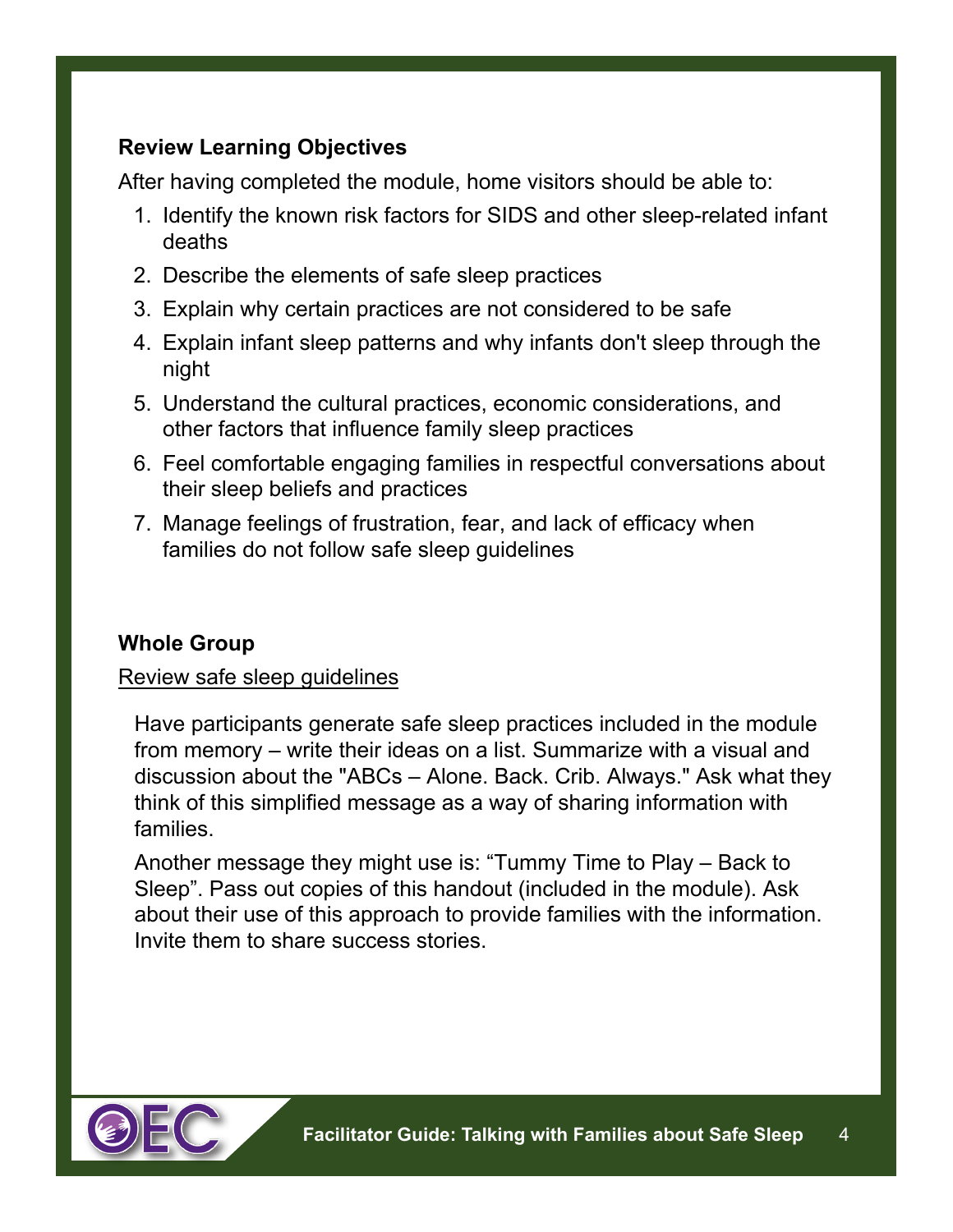# **Whole Group**

#### Uncover why this is a challenging topic

For a variety of reasons, home visitors may be unsure how to best approach or revisit this topic. Spend time reviewing several factors that might be of influence such as:

- Family and cultural practices
- Conflicting advice
- New research and changing recommendations

Include the perspectives of fathers and other family members. One video in the module included a home visitor's reflection about a mother whose partner wanted baby in bed with them. Reflect on sharing information about "best" practices when that conflicts with beliefs and advice from family. (Research has shown that this is a common reason given for why families drop out of home visitation programs.)

# **Small Groups**

Use the 7 conversation starters (found in the module). Cut into segments and pass one strategy out to each small group. Within their groups, have them read aloud the description. Ask them to reflect on how they have handled a similar scenario in the past.

Encourage someone in each group to share their story and relate how it went. Invite them to discuss the strategy provided and think about a families they are working with for whom this might be a good match.

Provide an opportunity for a few to share with the larger group.

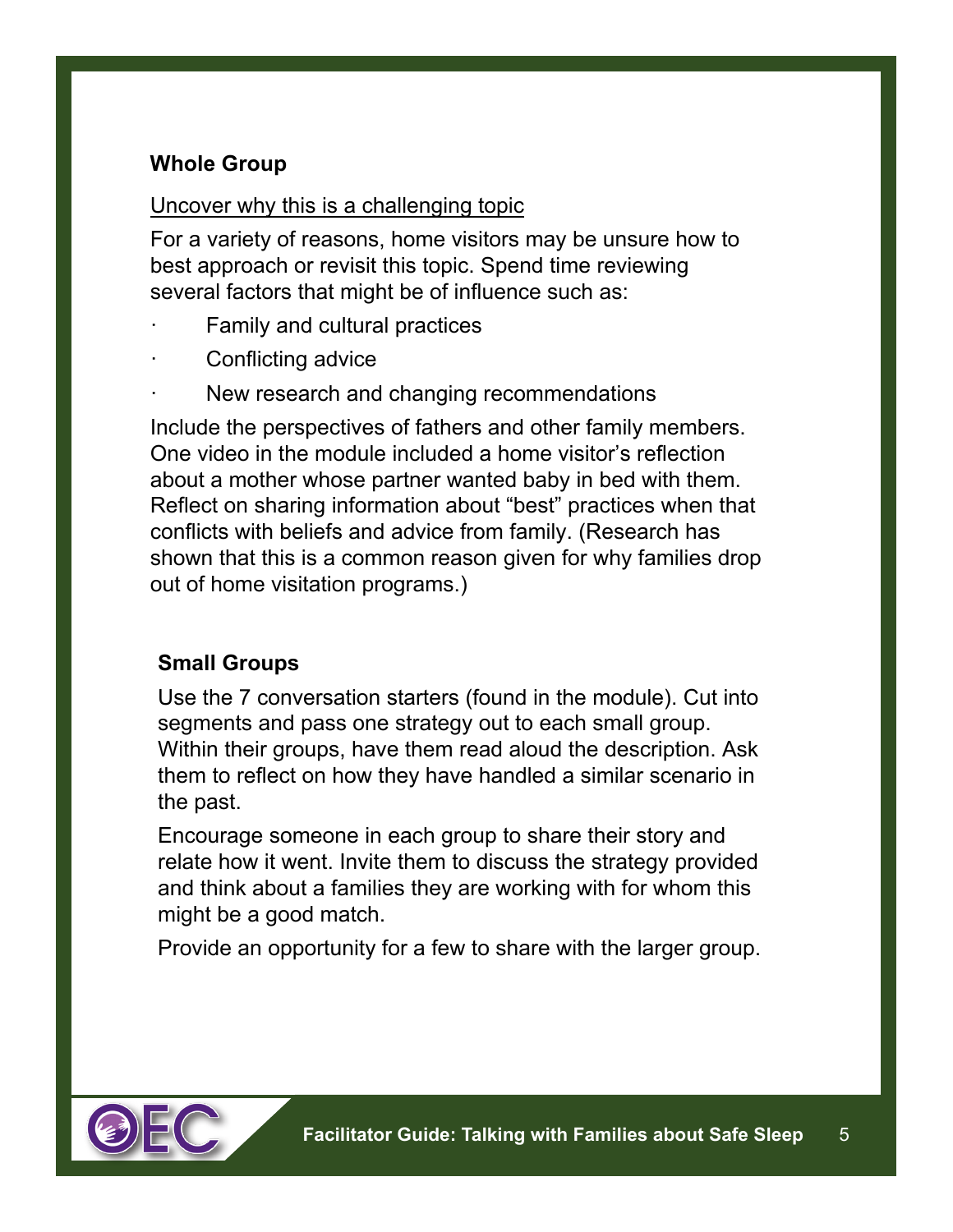# **Whole Group**

The feelings this work elicits

Home visitors may not always feel competent if their efforts are unsuccessful. Prompt a large group discussion by asking:

*How does it make you feel when families do not follow safe sleep recommendations?*

To encourage sharing, a follow-up question could be:

*What are some of the strategies you use to address your own feelings that this work elicits?*

# **Small Groups**

Have one person in each small group share a brief story within their group about a family who didn't follow safe sleep guidelines. (Remind to maintain confidentiality.) Alternatively, you could provide copies of the family stories included in this guide (page 8).

Provide the list of conversation starters and have each group choose one that might be a good match for the particular circumstance. Invite small group discussions to help plan for how to approach the conversation from a place of curiosity and a desire to understand the family's perspectives.

Instruct them to:

*Try out the conversation with a partner – one in the role of home visitor, and the other as the parent – while other group members listen. Then, get feedback from colleagues at your table. In a followup conversation consider how it went. What did you learn from this exercise?* 

Allow reporting out to the larger group to spark discussion.

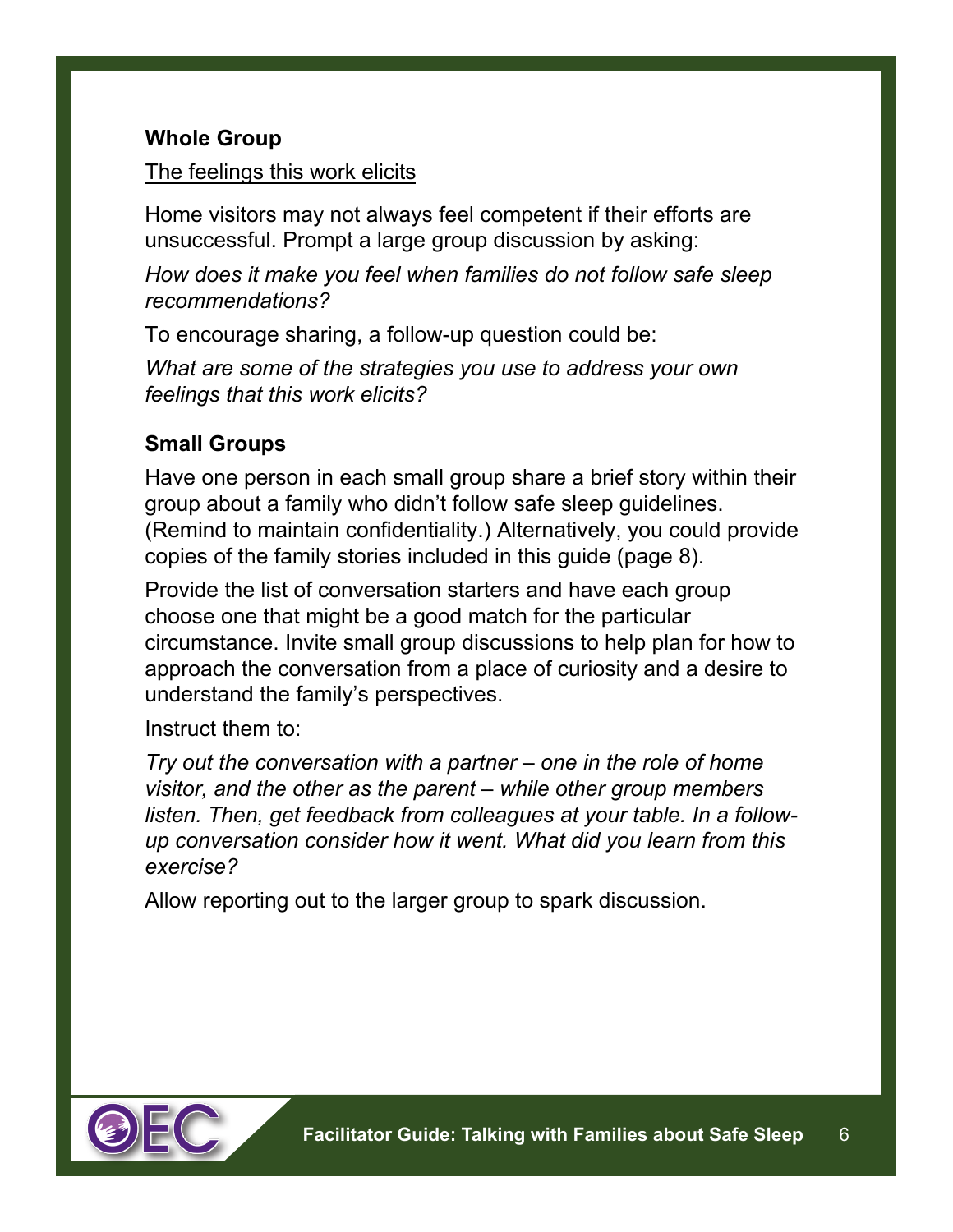# **Additional topics for discussion**

## Do safe sleep practices conflict with practitioners' beliefs and cultural practices?

A professional's story about her own personal history around this topic is included in this guide (page 9). This story could be read aloud or provided for participants to read as a springboard to explore their own personal beliefs and family practices and to consider how that may be affecting their ability to effectively address this topic with families. You could allow time for partner or small group sharing, and/or encourage them to process through these feelings in an upcoming reflective supervision session.

#### Link to Journal Reflection

One of the questions in their Journal was: How do your personal beliefs and practices affect your interactions with families when you talk about safe sleep? If participants have completed journals on their own, you could follow-up by inviting a sharing of their reflections and what was learned through this process.

#### Self Care

Share this quote:

"A good laugh and a long sleep are the best cures."

- Irish Proverb

The self-care article in this module focuses on the home visitors' own sleep practices. Allow an opportunity for home visitors to share their strategies for getting adequate sleep. Remind them that when well-rested they will be healthier and better able to meet the demands of their jobs. For any that struggle in this area, invite them to Identify one new strategy they will try out in the next week.

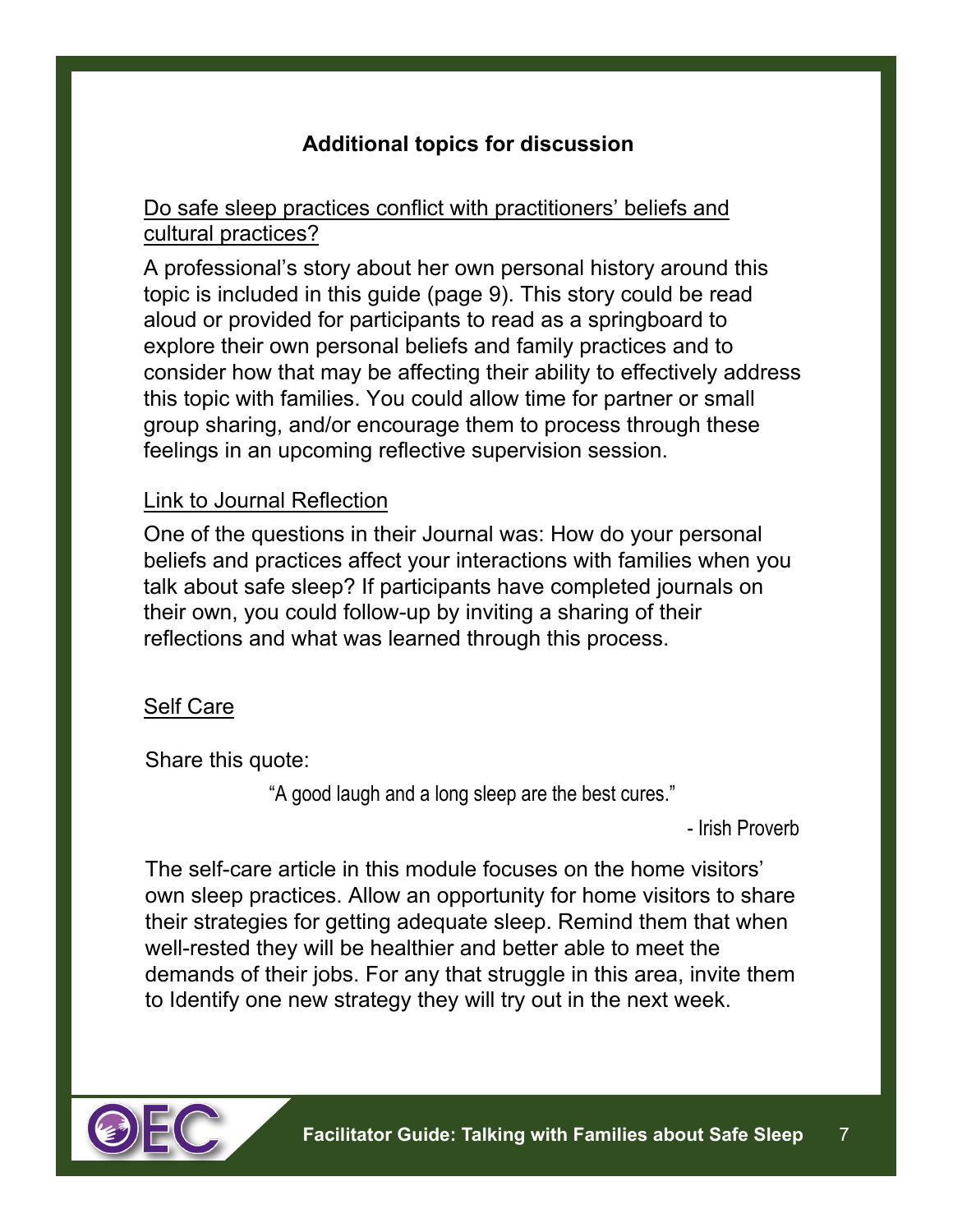## **Family Stories**

#### Michelle's Story

"William is five months old. Right now he is rolling side to side, laughing and smiling, and doing lots of baby talk. As far as sleep goes, we definitely wanted him in the room with us—for the nursing purposes, and just to have him there so we could see and hear him while he's sleeping. So we knew we wanted him in the room, but not in our bed. So he has been sleeping in a co-sleeper unit in our room—it's like a little bassinet beside our bed. And he is up every two hours or so and not sleeping very well. So we'd like to move him to his crib.

We have gotten advice from so many people. My mother and grandmother really want me to rock him to sleep—they believe that's the best way to nurture him. And as much as I enjoy rocking him to sleep, it really isn't working anymore—it is taking longer and longer. So we talked to the pediatrician, and his advice was to start "Cry it Out" at four months, and get him to sleep on his own right then and there, and we weren't comfortable with that either. So now William is five months old, and we're ready to try something new. We want him to learn how to put himself to sleep for long-term success."

#### Maria's Story

"Our daughter is three and has slept with us in our bed since she was a baby. I think there's always going to be conflicts about co-sleeping because some people—even doctors—recommend it and say it's better. But some people say not to. So I think you have to decide what you feel is best, but you should know all the pros and cons before you make the choice so you know what might happen. We were lucky that nothing happened to her, and we're trying not to co-sleep with Luca, our new baby. I think safety is really important. So Luca sleeps in a bassinet next to me, and I'm going to transition him into his own crib. He does take naps sometimes in the bed next to me when I'm wide awake and I'm not sleeping, but I make sure he's safe. He's in the middle, and I put pillows around to make sure, because you never know when he might start to roll over. And when his sister comes in the bed, if I think she's being too dangerous, I just put him right back in his bassinet."

These "Family Stories" were edited based on interviews with real families and professionals conducted by the Center for Early Childhood Education at Eastern Connecticut State University. They are part of "Talking With Families About Safe Sleep," an online learning module for home visitors developed for the Connecticut Office of Early Childhood.

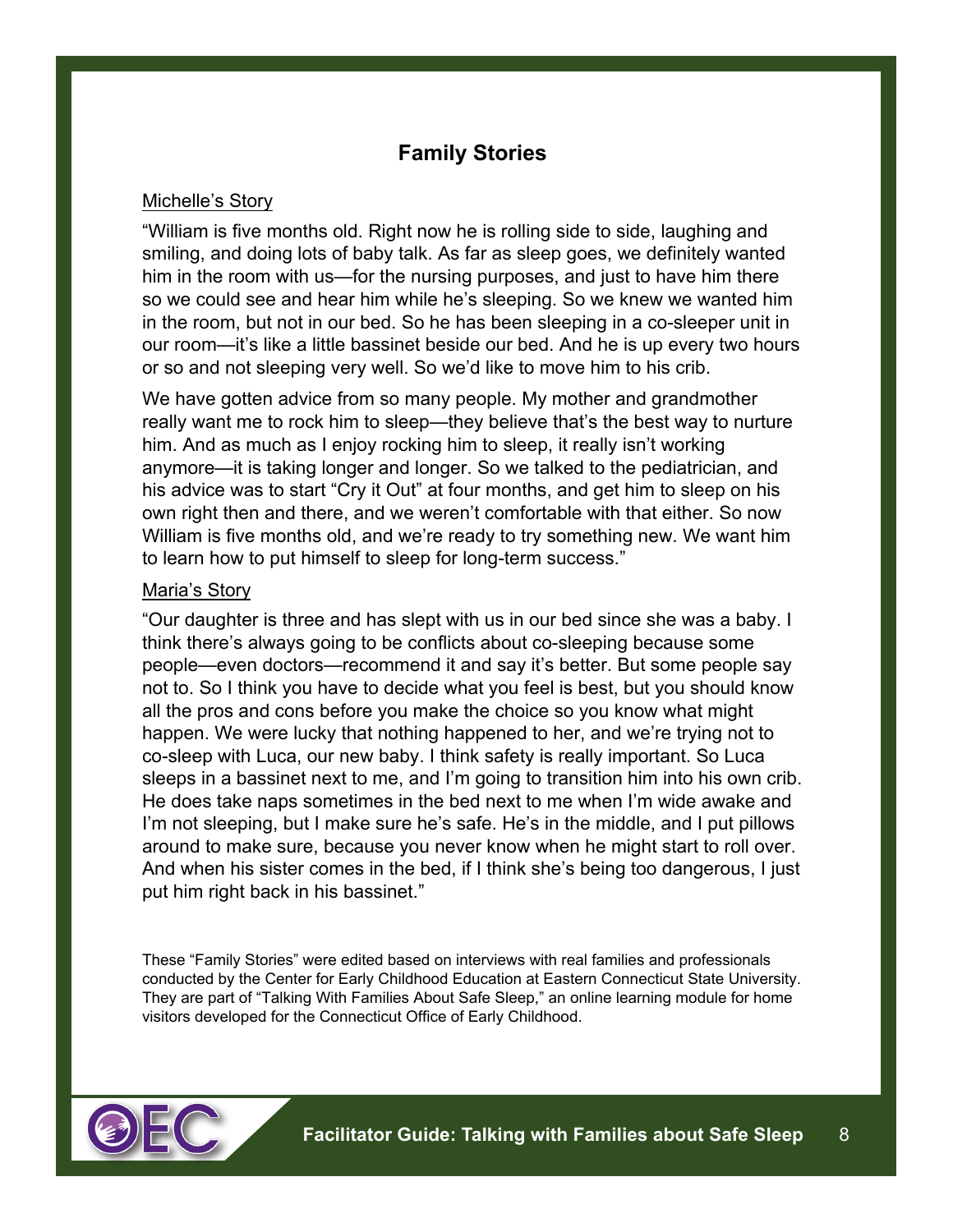#### LaKisha's Reflection

"As a practitioner in the early childhood field, I am very diligent about being aware of and encouraging best practices. When it comes to "Safe Sleep" recommendations, however, I find myself to be a bit uncomfortable and tend to avoid the conversation with families. I know that I am affected by my own history and I have been curious about why I tend to react negatively to this particular recommendation. I realized that it would be useful to reflect on my own life experiences in order to better understand this reaction.

One of my earliest memories is of co-sleeping with my mother when my father would occasionally work third-shift. As I recall that experience, I realize that it is one of my fondest memories: I felt safe, warm, and loved.

As an older child, I remember my adult family members being upset and talking about a terrible event. A close friend of our family was a young mother and her four-month-old baby died of "Crib Death." Over many years, this was the term that was used to describe this unexplainable phenomenon.

As a young adult, when the Back to Sleep campaign was launched, I was working as an infant teacher where we placed all of the babies on their tummies for their naps. I couldn't imagine how we would possibly get them to sleep any other way. When I discussed this new idea with my family members, they thought it was ridiculous. Everyone that I knew believed that lying babies face-down was the only right way to do it.

By the time I became a mother, statistics has proven that babies placed on their backs did have a decreased likelihood of dying from what was now being called SIDS. I knew that I should place my own baby down in this position, but didn't admit this to my mother or sisters. They would think I was crazy! So I tried it, but my daughter screamed every time I put her down. She hated this position. I was afraid to allow her to sleep on her tummy, even though she seemed to feel more comfortable that way (I only knew this because that's how her grandmother and aunts would lie her down, and she slept well for them.) Out of desperation and exhaustion, I held my baby almost constantly. Before long, I was co-sleeping with her—which worked for us, fortunately. My family was supportive of this decision, but I didn't admit it to my pediatrician.

Last year my own nephew died of SIDS while napping in his crib. I have never inquired about his sleep position or whether anything was in the crib while he slept. I wonder if his mother placed him on his tummy as her mother probably encouraged her to do, contrary to what her pediatrician advised...I wonder what advice I would have supplied if she had asked me.

Throughout my career, I have consistently shared the most current guidelines about infant sleep with families. However, I still don't feel comfortable discussing this topic in depth because—I'm now realizing—it feels hypocritical to do so.

It has been helpful to talk about this with my supervisor. I now have a clearer sense of my own history and how my experiences are impacting my feelings."